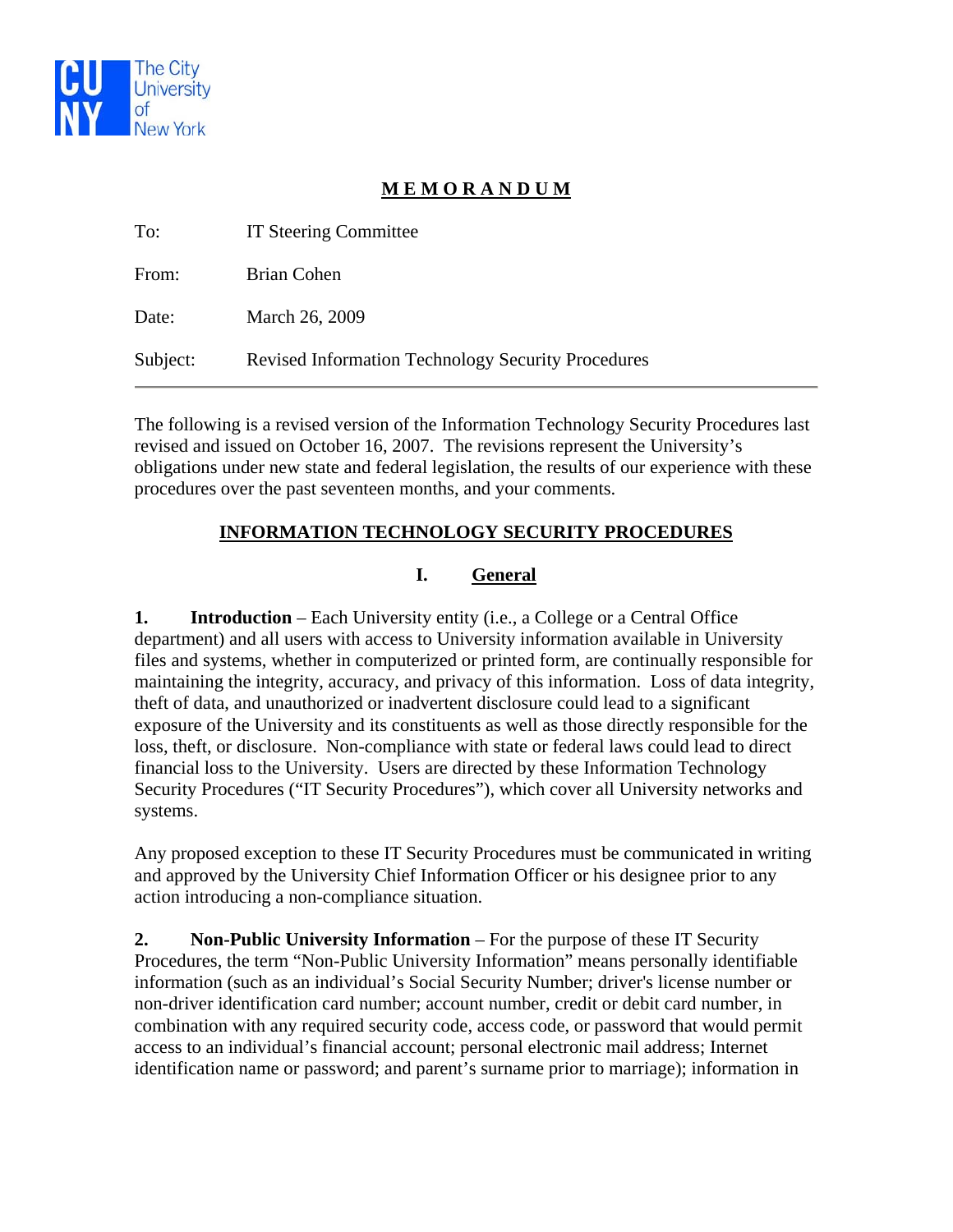

student education records that is protected under the Family Educational Rights and Privacy Act of 1974 (FERPA) and the related regulations set forth in 34 CFR Part 99; other information relating to the administrative, business, and academic activities and operations of the University (including employee evaluations, employee home addresses and telephone numbers, and other employee records that should be treated confidentially); and any other information available in University files and systems that by its nature should be treated confidentially.

#### **II. Access Issues**

#### **3. Access to University Information**

(a) General. Access to University information available in University files and systems, whether in electronic or hard copy form, must be limited to individuals with a strict need to know, consistent with the individual's job responsibilities.

(b) Employees Permitted Access to Non-Public University Information. Except as provided elsewhere in this section 3, access to Non-Public University Information must be restricted to full-time and regular part-time employees of the University and its related entities, the University's adjunct faculty, and employees of the University's contractors who have been permitted such access under a written agreement with the University. All employees permitted access to Non-Public University Information must be specifically reviewed by the Vice President of Administration or the equivalent at the College or in the Central Office department involved in accordance with section 4 below.

(c) Employees Requiring Waiver. Employees of the University or its related entities who are not full-time and regular part-time employees (e.g., individuals hired as part of a temporary staff augmentation or in connection with an individual project), University adjunct faculty, or employees of the University's contractors who have been permitted access to Non-Public University Information under a written agreement with the University may not be permitted any such access, except pursuant to the waiver procedure set forth in section 3(e) below.

(d) CUNY Students. CUNY Students may not be permitted any access to Non-Public University Information, except pursuant to the waiver procedure set forth in section 3(e) below. For the purpose of these IT Security Procedures, "CUNY Students" means all students enrolled in any academic program, or taking any course or courses, at the University, except the following:

- (i) students who are also University adjunct faculty,
- (ii) employees of the University or its related entities or contractors who are taking a Continuing Education course at the University,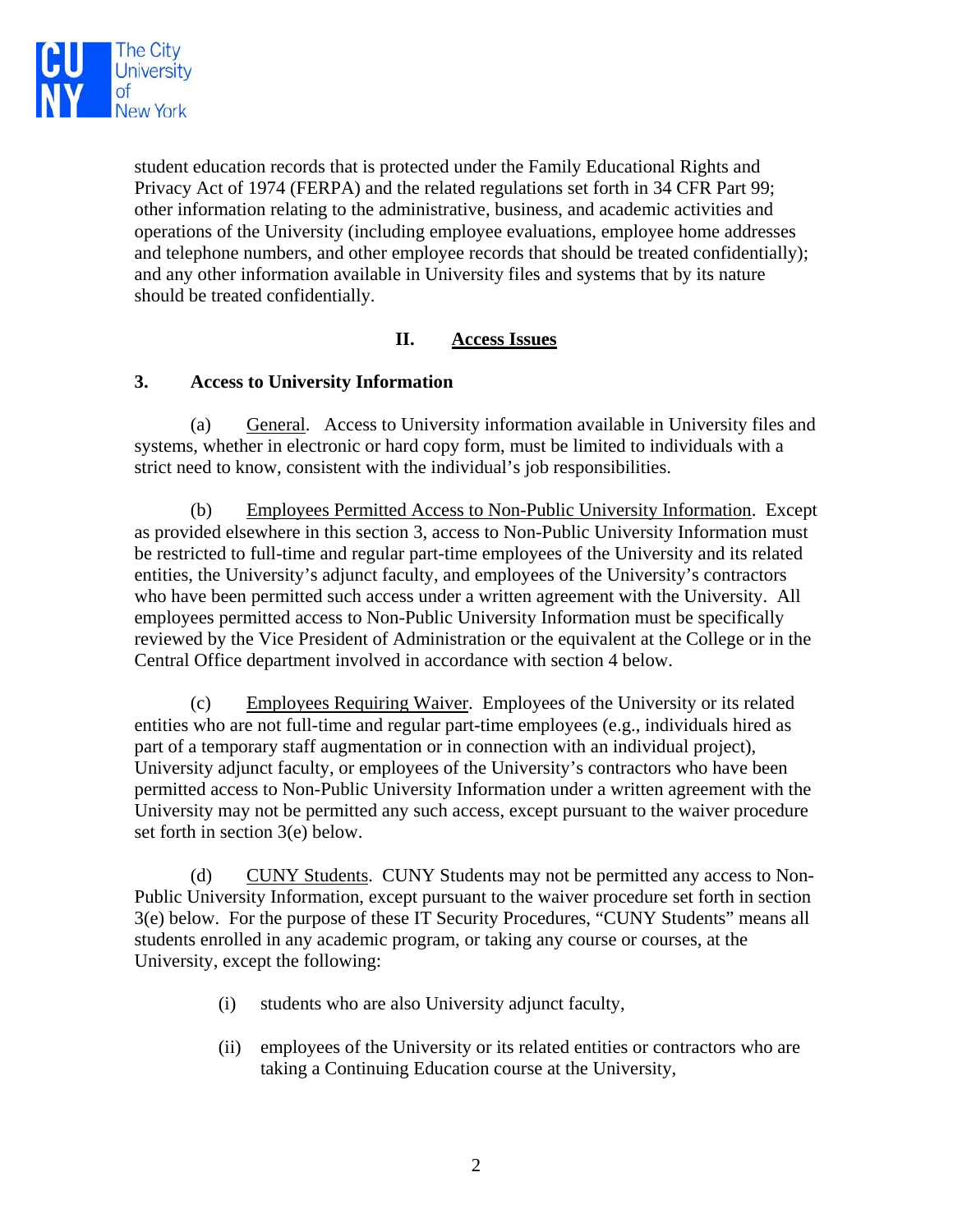

- (iii) employees of the University or its related entities or contractors who are taking a credit-bearing course at a College other than where they are employed, and
- (iv) employees of the University or its related entities who are taking a creditbearing course at the College where they are employed, provided they are taking the course pursuant to a tuition waiver program under a collective bargaining agreement, or are excluded from collective bargaining and are taking the course under a University tuition waiver policy.

(e) Waiver Procedure. An individual who is not permitted access to Non-Public University Information under sections 3(c) and (d) above may be permitted such access on a strict need to know basis, consistent with the individual's job responsibilities, but only if a waiver is granted by the University Chief Information Officer or his designee following a written request by the Vice President of Administration or equivalent at the College or in the Central Office department involved. Any waiver granted will be limited to a specific period of time, which may not exceed one year. In order to extend the waiver after expiration, this waiver procedure must be repeated. The written waiver request must state:

- the specific status of the individual as an employee of the University or one of its related entities or contractors and/or as a CUNY Student,
- the type and form of access that is being requested,
- the length of time for which access is being requested,
- the reasons for permitting such access, and
- how and by whom the individual will be supervised.

The Vice President of Administration or equivalent at the College or in the Central Office department will be responsible for maintaining all documentation of any waiver request and disposition.

 (f) Acknowledgment of University Policy. All employees described in section 3(b) above and all employees and CUNY Students granted a waiver under section 3(e) above must acknowledge, by signature, receiving a copy of the University's Policy on Acceptable Use of Computer Resources (available at [http://security.cuny.edu\)](http://security.cuny.edu/) and these IT Security Procedures.

**4. Review of Access to University Files and Systems** – Each University entity must review, at least once during each of the fall and spring semesters, individuals having any type of access to University files and systems and must remove user IDs and access capabilities that are no longer current. This review includes, but is not limited to, access to University networks, applications, sensitive transactions, databases, and specialized data access utilities.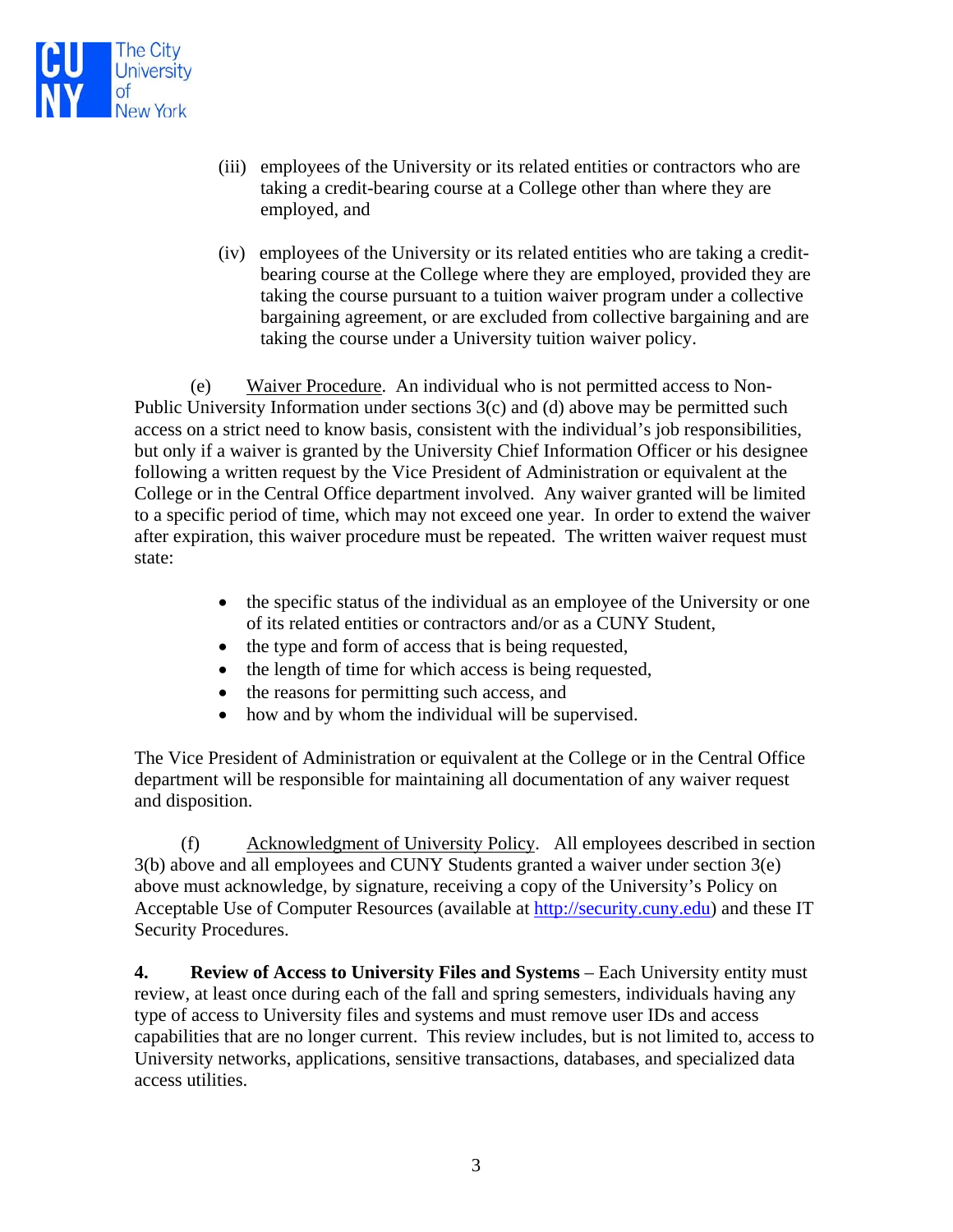

An attestation letter of such review must be completed by the Vice President of Administration or the equivalent at the College or in the Central Office department and submitted to the University Information Security Officer no later than the date specified in the instructions for completing the attestation letter. Documentation showing the review steps taken in arriving at the attestation must be retained in the office of the Vice President of Administration or the equivalent at the College or in the Central Office department and be made available for further review by the University Information Security Officer and internal/external audit entities as appropriate.

**5. Severance of Access upon Termination or Transfer of Employment** – Access to University files and systems must be removed no later than an individual's last date of employment. User IDs must not be re-used or re-assigned to another individual at any time in the future.

For job transfers, access to University files and systems must be removed no later than the individual's last date in the old position and established no sooner than his or her first date in the new position.

In special circumstances where underlying information attributed to a user ID must be retained and made accessible from another user ID, approval must be obtained from both the Vice President of Administration or the equivalent at the College or in the Central Office department and the University Information Security Officer. Such arrangements, if approved, will be for a fixed duration of time, determined on a case-by-case basis.

**6. Authentication** – Users of University files and systems must use an individually assigned user ID to gain access to any University network or application.

**7.** User IDs – Users of University files and systems other than technical employees within Information Technology departments at a College or in the Central Office must have no more than one individually assigned user ID per system. The user ID must be in a format consistent with University naming standards, clearly identifiable to a user, and not shared.

Generic-named user IDs used in background/batch processes or peer-to-peer processes and multiple user IDs required to maintain, support, and operate systems by technical employees within Information Technology departments at a College or in the Central Office may be allowed under limited circumstances, provided that use of such identities is auditable, individual user accountability is assigned to each of these identities, oversight is administered by line management of the user assigned to the account, and use of these accounts is specifically approved by the Chief Information Officer or the equivalent at the College or in the Central Office department.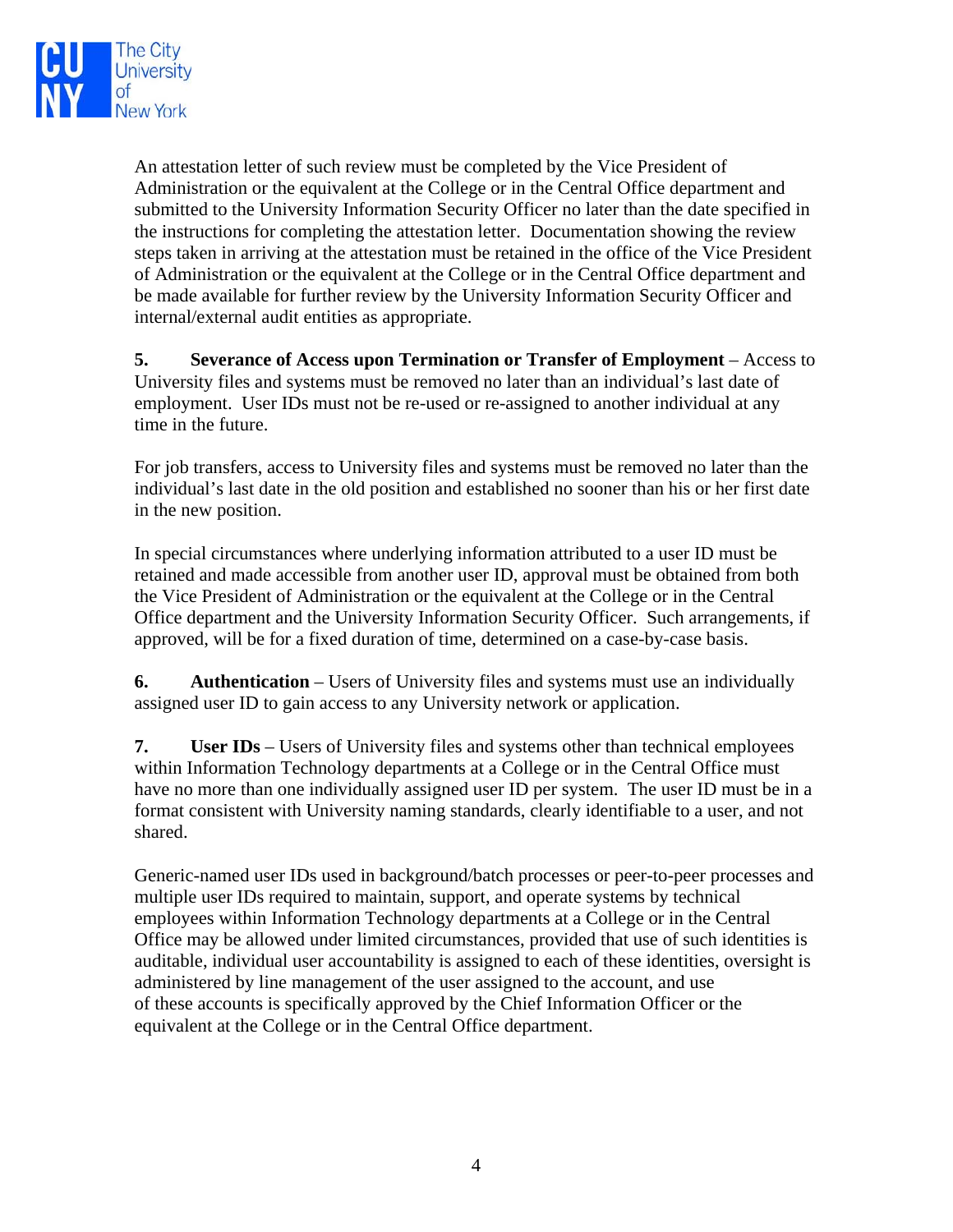

Each University entity must maintain an accurate record of the person to whom each user ID has been assigned, including name, title, level of access, office, department, and phone number.

**8. Passwords** – Passwords and private encryption keys must be treated as Non-Public University Information and, as such, are not to be shared with anyone. A password must be entered by the user each time he or she authenticates to a University system. Use of auto-complete features to expedite or script user logins (e.g., "Windows Remember My Passwords?") is prohibited.

All passwords must be changed at least every 90 days. Accounts which have special access privileges must be changed at least every 60 days. Passwords should not be based on personal information (e.g., family names, pets, hobbies, and friends) and should be difficult to guess. Passwords should be at least eight positions in length. Each University entity may adopt more stringent password controls.

**9. Remote Access** – Access to administrative and academic support systems from non-University locations is allowed only through secure remote connections (e.g., VPN) that provide for unique user authentication and encrypted communications. The Chief Information Officer or the equivalent at the College or in the Central Office department must approve in writing all requests for remote access capability.

## **III. Disclosure Issues**

#### **10. Disclosure of Non-Public University Information**

(a) General Rule. Unless otherwise required by law, users of University files and systems must not disclose any Non-Public University Information (as defined in section 2 above) to the general public or any unauthorized users.

(b) Definition of Social Security Numbers. For the purpose of these IT Security Procedures, the term "Social Security Number" means the nine digit account number issued by the U.S. Social Security Administration and any number derived therefrom. It does not include any number that has been encrypted.

(c) Special Rules for Social Security Numbers. Unless required by law, users of University files and systems must not:

- (i) Intentionally communicate to the general public or otherwise make available to the general public in any manner an individual's Social Security Number.
- (ii) Publicly post or display an individual's Social Security Number or place a Social Security Number in files with unrestricted access.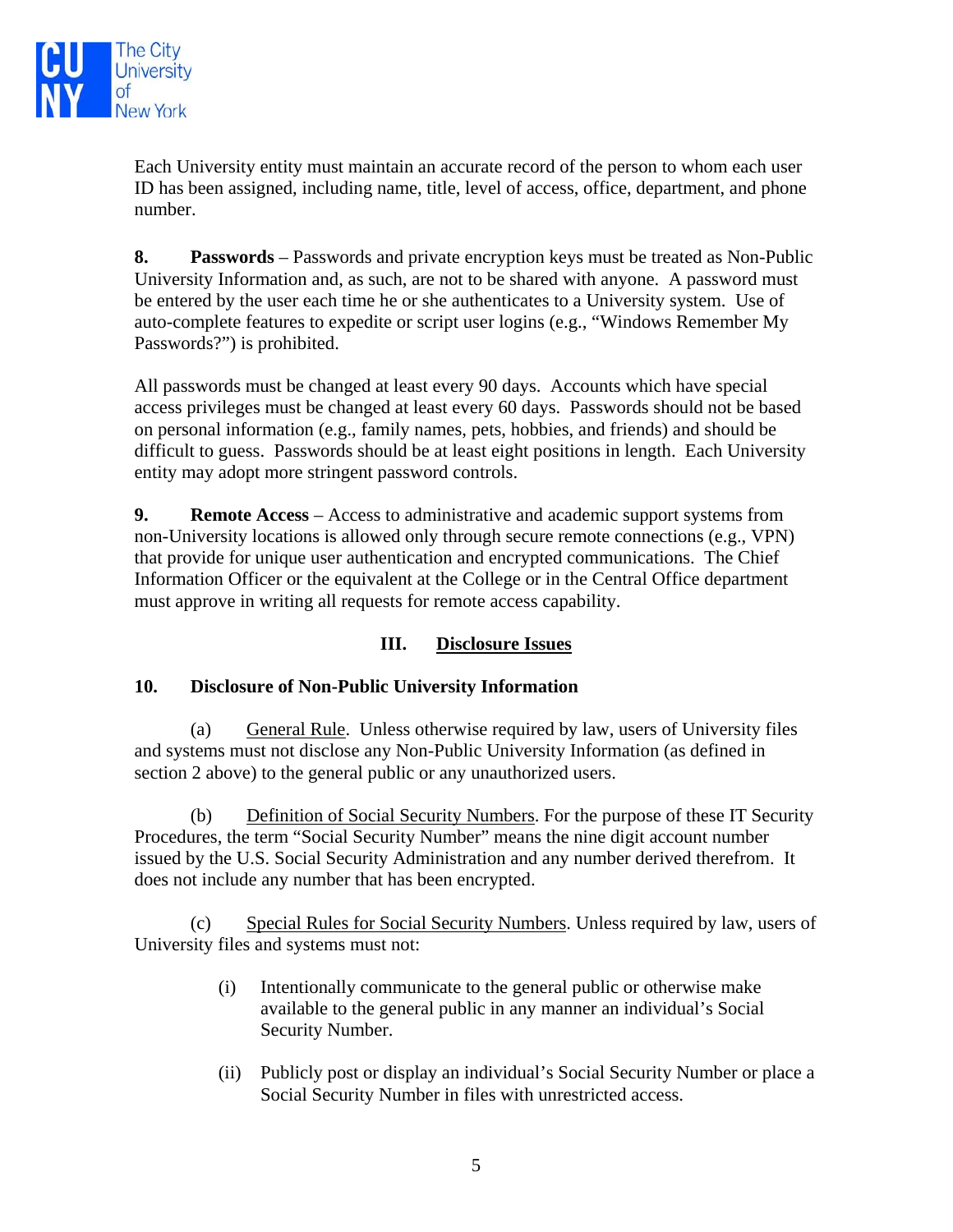

- (iii) Print an individual's Social Security Number on any card or tag required for the individual to access products, services, or benefits provided by the University.
- (iv) Print an individual's Social Security Number on any identification badge or card, including any time card.
- (v) Require an individual to transmit his or her Social Security Number over the Internet, unless the connection is secure or the Social Security Number is encrypted.
- (vi) Require an individual to use his or her Social Security Number to access an Internet website, unless a password or unique personal identification number or other authentication device is also required to access the Internet website.
- (vii) Include an individual's Social Security Number, except the last four digits thereof, on any materials that are mailed to the individual, or in any electronic mail that is copied to third parties, unless state or federal law requires the Social Security Number to be on the document to be mailed. Notwithstanding this paragraph (vii), Social Security Numbers may be included in applications and forms sent by mail, including documents sent as part of an application or enrollment process, or to establish, amend, or terminate an account, contract, or policy, or to confirm the accuracy of the Social Security Number. A Social Security Number that is permitted to be mailed under this paragraph (vii) may not be printed, in whole or in part, on a postcard or other mailer not requiring an envelope, or visible on the envelope or without the envelope having been opened.
- (viii) Encode or embed a Social Security Number in or on a card or document, including, but not limited to, using a bar code, chip, magnetic strip, or other technology, in place of removing the Social Security Number as required by this section 10.
- (ix) Transmit an individual's Social Security Number onto portable devices without encryption as specified in section 13 below.

These special rules do not prevent the collection, use, or release of a Social Security Number as required by state or federal law, or the use of a Social Security Number for internal verification, fraud investigation, or administrative purposes.

**11. Web Accessible Data** – Because Non-Public University Information must not be made accessible to the general public, all University web pages must be programmed with a parameter to prevent the caching of Non-Public University Information by Internet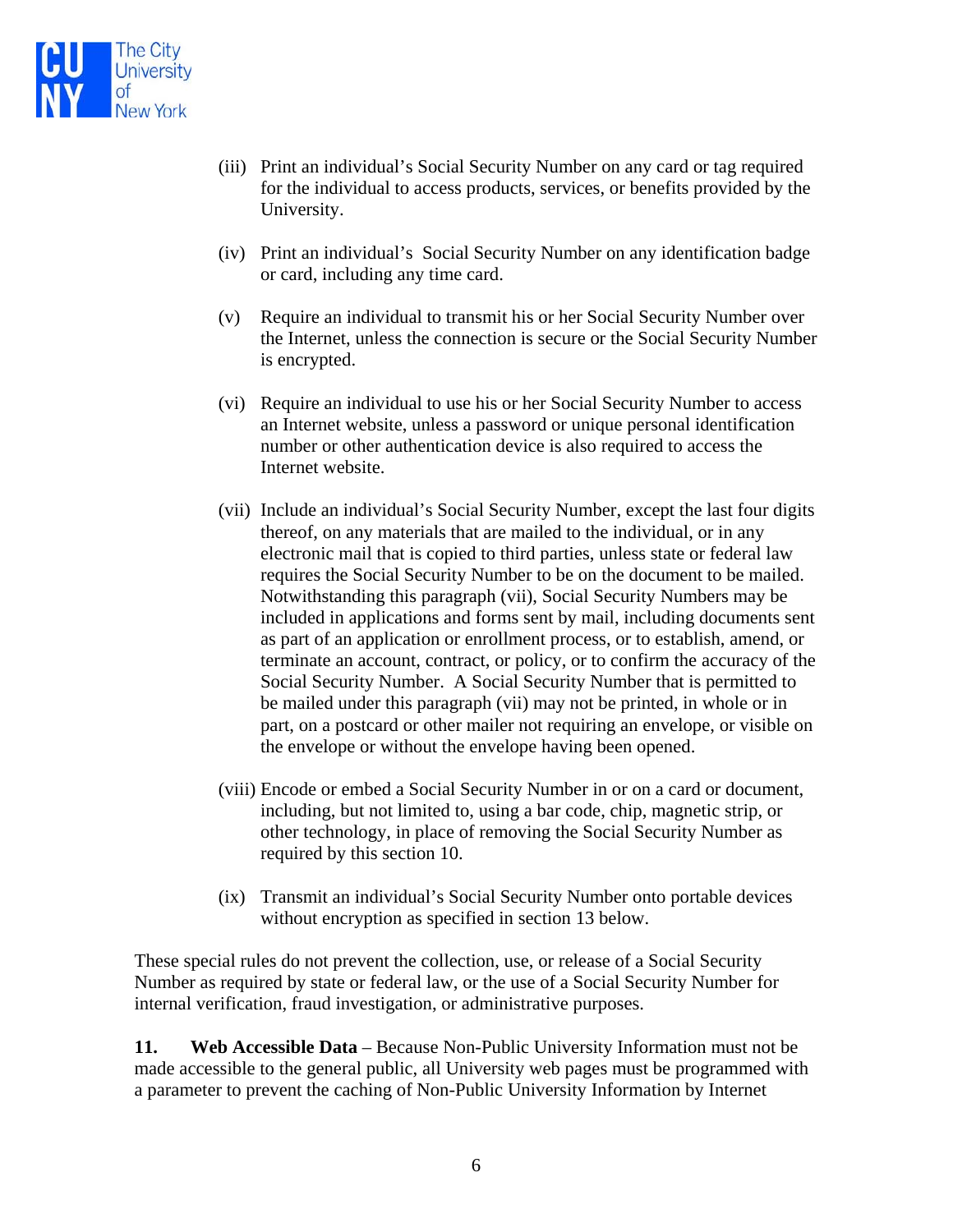

search engines. Directory/folder listings of files through a web page must be disabled. Secure and encrypted data transfer protocols must be used when uploading data to a web site.

### **12. Security Incident Response and Reporting**

(a) Acknowledgment and Reporting of Security Incidents. Each Chief Information Officer or the equivalent at a College or in a Central Office department must, within 24 hours of receipt by his or her College or department, acknowledge or respond in writing to any initial security incident report issued by the University Chief Information Officer or the University Information Security Officer. The Chief Information Officer or the equivalent at the College or in the Central Office department must make a full written report of such incident to the University Chief Information Officer and the University Information Security Officer, including root cause identification, explanation of the remediation plan, and extent of data loss, within 72 hours of the College's or department's receipt of the initial security incident report.

(b) CUNY Breach Reporting Procedure. The CUNY Breach Reporting Procedure (available at http://security.cuny.edu) must be followed whenever a security incident occurs involving the unauthorized disclosure of any of the following Non-Public University Information without encryption:

- (i) Social Security Number;
- (ii) driver's license number or non-driver identification card number; or
- (iii) account number, credit or debit card number, in combination with any required security code, access code, or password that would permit access to an individual's financial account.

(c) Limiting Disclosure. When any Non-Public University Information has been disclosed without valid authorization and encryption, all reasonable efforts must be taken to eliminate further disclosure, including immediate disconnection of any computer device involved from the University network.

**13.** Portable Devices/Encryption – The Non-Public University Information listed in section 12(b) above must not be stored, transported, or taken home on portable devices (e.g., laptops, flash drives) of any type without specific approval of both the Vice President of Administration or the equivalent at the College or in the Central Office department and the University Information Security Officer. Where approval is granted, additional password protection and encryption of data are required. In addition, the Non-Public University Information listed in section 12(b) above stored on non-portable devices or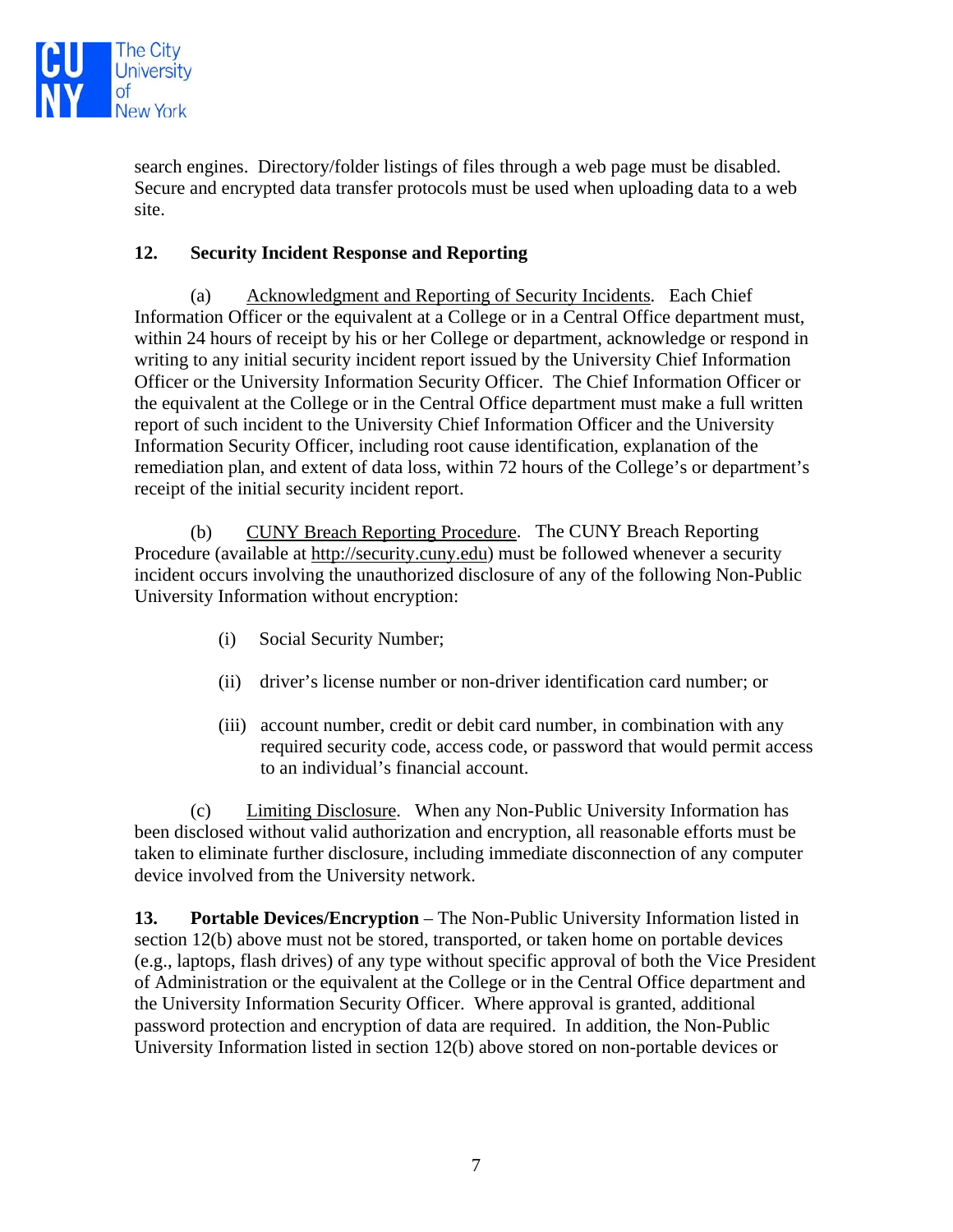

transmitted between devices (e.g., servers, workstations) must be encrypted. The University has made encryption tools available to staff and faculty to comply with the requirements of this procedure.

**14. Safeguarding and Disposal of Devices and Records Containing Non-Public University Information** – Whenever records containing Non-Public University Information are subject to destruction under the CUNY Records Retention and Disposition Schedule (available at http://policy.cuny.edu/text/toc/rrs), the storage devices such as hard disk drives and other media (e.g. tape, diskette, CDs, DVDs, cell phones, digital copiers, or other devices) and hard copy documents that contain such information must be securely overwritten or physically destroyed in a manner that prevents unauthorized disclosure. While in use, such devices and documents must not be left open or unattended on desks or elsewhere for extended periods of time.

## **IV. Maintenance of Data and Systems**

## **15. Change of Data in Records**

 (a) Authorization of Changes. When updates are not part of normal business processing, individuals within Information Technology departments at a College or in a Central Office department who have access to University information to support ongoing operations of administrative files and systems must not alter any such information unless given specific approval by the Vice President of Administration or the equivalent at the College or in the Central Office department. A record of any data change, including evidence of approval, must be retained in the office of the Vice President of Administration or the equivalent at the College or in the Central Office department.

(b) No Changes by Remote Access. Any direct changes to official data of record stored in University files and systems must be done from a College or Central Office location. No form of remote access that allows direct changes to student or employee data is allowed. Students and employees may, however, have remote selfservice access in order to update their own personal data.

**16. Centralized Data Management** – Data that are acquired or managed by Central Office departments (e.g., CPE, skill scores) must be loaded into University files and systems and may not be modified by Colleges at the local level. Colleges will be able to view such data and through an exception process be able to request changes. Each College is responsible for reviewing a data edit report for accuracy and completeness whenever data are uploaded to its respective student or human resources systems.

**17. Grade Changes** – Any University system that allows for grade changes must have multiple security levels enabled, including the maintenance of a separate password that is administered and changed regularly for the purpose of authenticating individual users to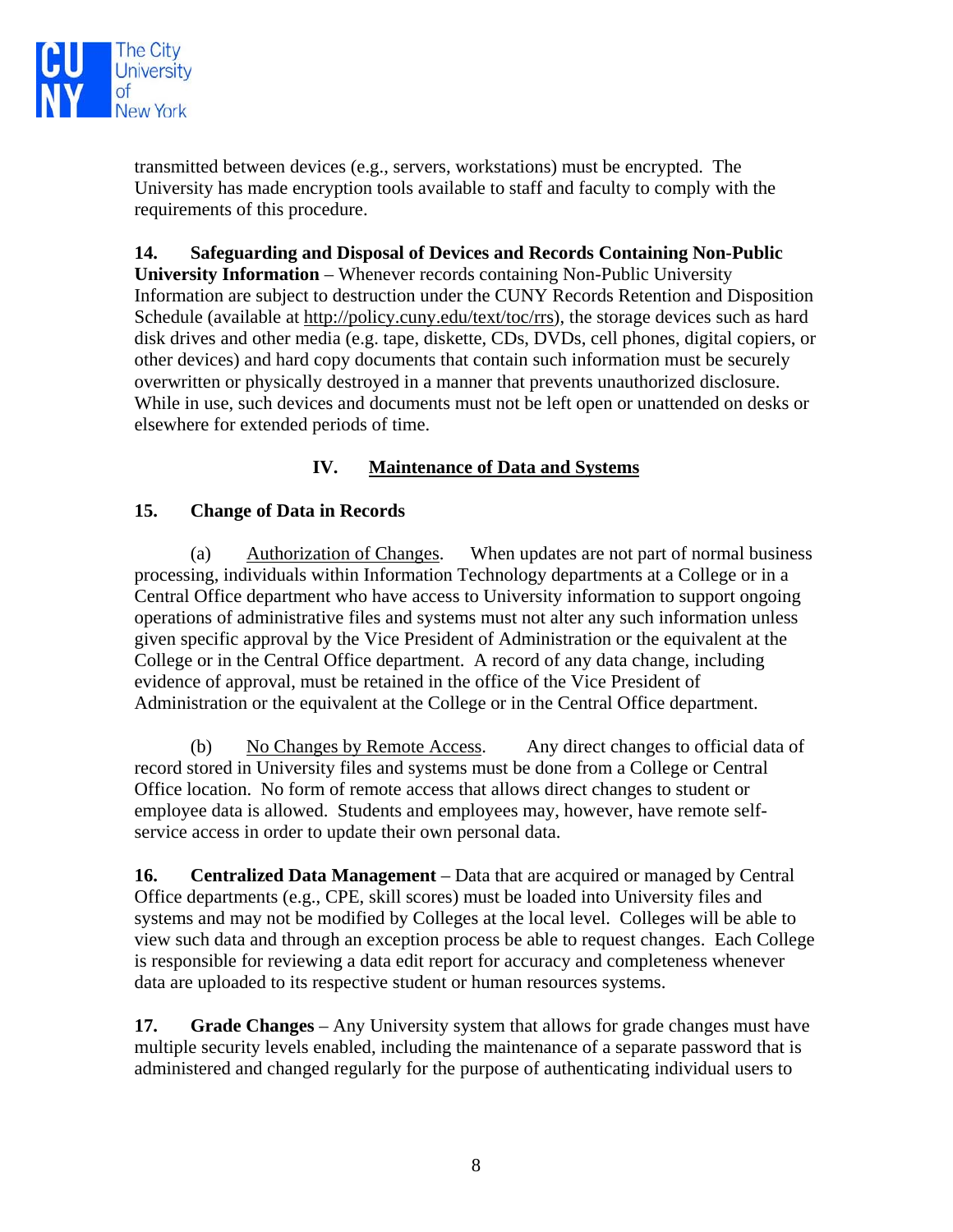

the grade change function. Grade change functions must be able to create an audit trail from which edit reports will be regularly prepared for review by a management designee other than the person who has responsibility for the area making grade changes. The number of individuals allowed to make grade changes must be strictly limited to employees of the University and its related entities, subject to the additional criteria set forth in section 3 above. Current University student information systems support this requirement.

**18. Changes in Information Files and Systems** – Existing and new information files and systems must comply with these IT Security Procedures. Modifications to existing information files and systems will be required to maintain compliance. Ghost files and systems and development/test files and systems holding copies of data from master files and systems must also comply with these procedures. Ghost files and systems should be eliminated to minimize the number of copies and access points to Non-Public University Information. Where files and systems cannot be modified to comply with these procedures, the University entity must notify the University Chief Information Officer and the University Information Security Officer in writing, providing a written business case justifying the decision.

**19. Vulnerability Assessments** – Each University entity must establish a routine program to test, monitor, and remediate technical and data vulnerabilities on its network. The program should include a combination of continuous monitoring and on-demand testing tools. Monitoring and testing should report on operating system configuration, software patch level vulnerabilities, and unprotected data. The Central Office may initiate vulnerability testing at its discretion. Regular reporting of test results must be made available to the University Information Security Officer.

**20. Device Management** – All devices that are allowed to connect to University networks and systems that support administrative, business, and academic activities and operations must be maintained at current anti-virus/malicious code protection at all times. In addition, security updates to operating systems must be applied on a timely basis after appropriate testing. Although the University does not manage student computers, procedures should be implemented to minimize the risk to University files and systems.

**21. Management Responsibility** – College and Central Office management are responsible for maintaining and overseeing compliance with these IT Security Procedures within their line responsibilities.

**22. Information Technology Security Procedure Governance – The University will** organize working groups and work through existing councils to identify and establish procedures and other areas of change that may be instituted to further protect the integrity of University files and systems.